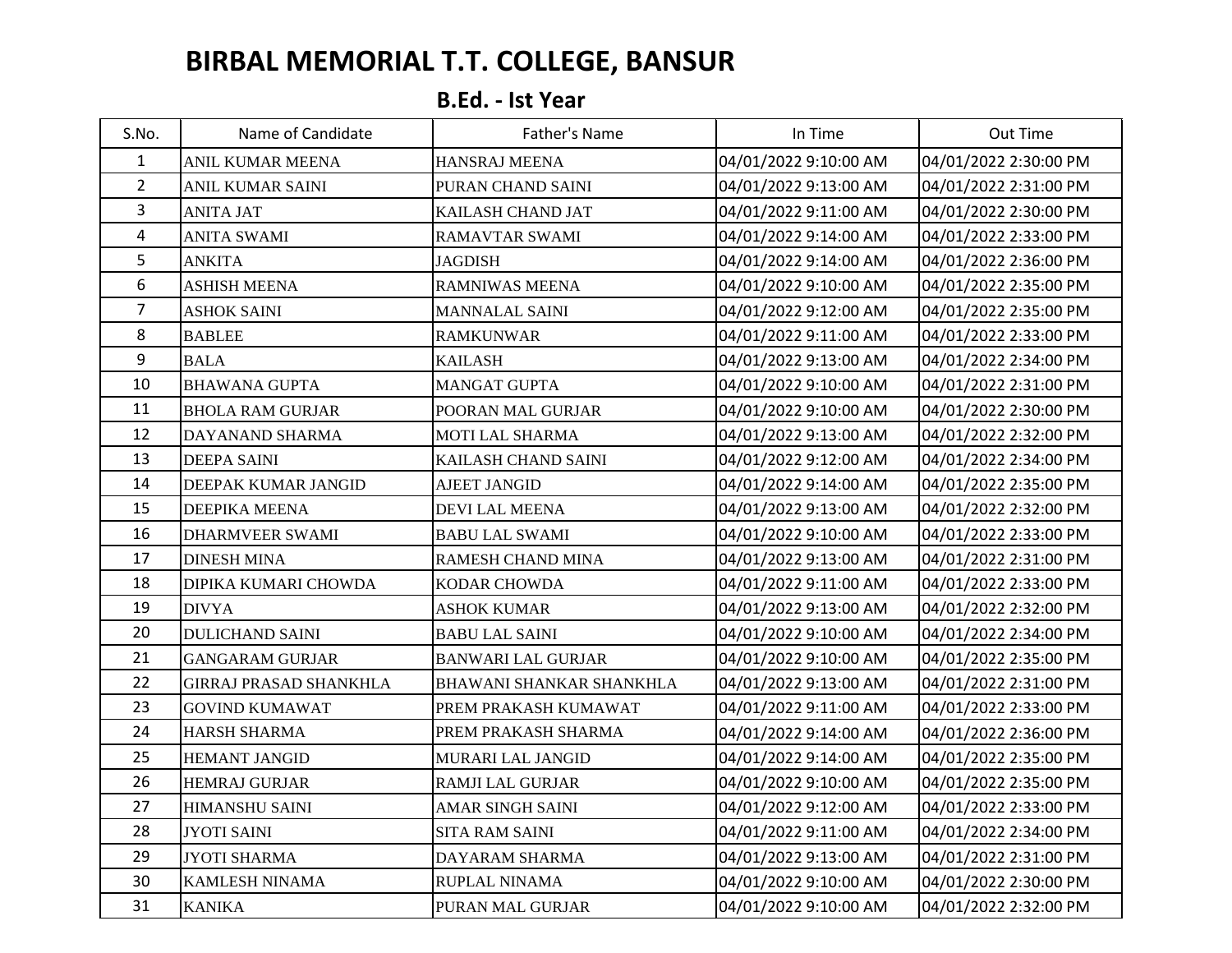| 32 | KISHOR KUMAR MEENA         | KANHEYA LAL MEENA           | 04/01/2022 9:13:00 AM | 04/01/2022 2:34:00 PM |
|----|----------------------------|-----------------------------|-----------------------|-----------------------|
| 33 | <b>KOMAL SAINI</b>         | <b>VIJAY KUMAR SAINI</b>    | 04/01/2022 9:12:00 AM | 04/01/2022 2:35:00 PM |
| 34 | <b>KRISHAN KUMAR YADAV</b> | <b>RAMAWATAR YADAV</b>      | 04/01/2022 9:14:00 AM | 04/01/2022 2:30:00 PM |
| 35 | KULDEEP KUMAR MEENA        | PRAKASH CHAND MEENA         | 04/01/2022 9:13:00 AM | 04/01/2022 2:33:00 PM |
| 36 | <b>LEKH RAM</b>            | <b>DEENA RAM GURJAR</b>     | 04/01/2022 9:10:00 AM | 04/01/2022 2:36:00 PM |
| 37 | MAHENDRA CHHICHHOLIYA      | <b>JAGDISH CHHICHHOLIYA</b> | 04/01/2022 9:13:00 AM | 04/01/2022 2:35:00 PM |
| 38 | <b>MALLIKA YADAV</b>       | <b>AJEET SINGH YADAV</b>    | 04/01/2022 9:11:00 AM | 04/01/2022 2:35:00 PM |
| 39 | <b>MANISH CHAWRA</b>       | <b>RAM PAL GURJAR</b>       | 04/01/2022 9:13:00 AM | 04/01/2022 2:33:00 PM |
| 40 | <b>MANISH SHARMA</b>       | SUBHASH CHAND SHARMA        | 04/01/2022 9:10:00 AM | 04/01/2022 2:34:00 PM |
| 41 | <b>MANJU SAINI</b>         | <b>BANWARI LAL SAINI</b>    | 04/01/2022 9:13:00 AM | 04/01/2022 2:31:00 PM |
| 42 | <b>MANOJ MEENA</b>         | KAILASH CHAND MEENA         | 04/01/2022 9:10:00 AM | 04/01/2022 2:30:00 PM |
| 43 | <b>MEENA SHARMA</b>        | MAHESH KUMAR SHARMA         | 04/01/2022 9:10:00 AM | 04/01/2022 2:32:00 PM |
| 44 | <b>MONIKA SHARMA</b>       | HEMCHAND SHARMA             | 04/01/2022 9:13:00 AM | 04/01/2022 2:34:00 PM |
| 45 | MS. AKSHITA MOURYA         | MOOL CHAND MOURYA           | 04/01/2022 9:12:00 AM | 04/01/2022 2:35:00 PM |
| 46 | NARENDARA KUMAR KHAJOTIA   | HARI SINGH KHAJOTIA         | 04/01/2022 9:14:00 AM | 04/01/2022 2:32:00 PM |
| 47 | <b>NARESH GURJAR</b>       | <b>RAMKARAN GURJAR</b>      | 04/01/2022 9:13:00 AM | 04/01/2022 2:33:00 PM |
| 48 | <b>NARESH SAINI</b>        | <b>BUDDHA RAM SAINI</b>     | 04/01/2022 9:10:00 AM | 04/01/2022 2:31:00 PM |
| 49 | NAVEEN KUMAR BHALAI        | POKHAR MAL BHALAI           | 04/01/2022 9:13:00 AM | 04/01/2022 2:33:00 PM |
| 50 | NIKHIL KUMAR JILOWA        | LAL CHAND JILOWA            | 04/01/2022 9:11:00 AM | 04/01/2022 2:32:00 PM |
| 51 | <b>OMPRAKASH</b>           | <b>BHOLA RAM</b>            | 04/01/2022 9:13:00 AM | 04/01/2022 2:34:00 PM |
| 52 | PARVENDER SINGH            | <b>DASHRATH SINGH</b>       | 04/01/2022 9:10:00 AM | 04/01/2022 2:35:00 PM |
| 53 | PINKI MEENA                | <b>BADRI PRASAD MEENA</b>   | 04/01/2022 9:10:00 AM | 04/01/2022 2:31:00 PM |
| 54 | POOJA SAINI                | <b>KISHAN LAL SAINI</b>     | 04/01/2022 9:13:00 AM | 04/01/2022 2:33:00 PM |
| 55 | POONAM KANWAR              | <b>RANJEET SINGH</b>        | 04/01/2022 9:11:00 AM | 04/01/2022 2:32:00 PM |
| 56 | POONAM YADAV               | <b>SARVOTTAM YADAV</b>      | 04/01/2022 9:14:00 AM | 04/01/2022 2:34:00 PM |
| 57 | PRAVEEN KUMAR HUDIWAL      | <b>BABU LAL</b>             | 04/01/2022 9:14:00 AM | 04/01/2022 2:35:00 PM |
| 58 | PRIYANSHU PRAKASH          | PRAKASH CHAND MEENA         | 04/01/2022 9:10:00 AM | 04/01/2022 2:32:00 PM |
| 59 | RADHESHYAM SHARMA          | KALU RAM SHARMA             | 04/01/2022 9:12:00 AM | 04/01/2022 2:33:00 PM |
| 60 | RAHUL DAMA                 | PREM CHAND DAMA             | 04/01/2022 9:11:00 AM | 04/01/2022 2:31:00 PM |
| 61 | RAHUL KUMAR                | <b>LEELA RAM</b>            | 04/01/2022 9:10:00 AM | 04/01/2022 2:33:00 PM |
| 62 | RAHUL KUMAR SHARMA         | KAILASH CHAND SHARMA        | 04/01/2022 9:12:00 AM | 04/01/2022 2:32:00 PM |
| 63 | RAKESH KUMAR PRAJAPAT      | PAPPU RAM PRAJAPAT          | 04/01/2022 9:11:00 AM | 04/01/2022 2:34:00 PM |
| 64 | RAMAVATAR SWAMI            | CHHAJU RAM SWAMI            | 04/01/2022 9:13:00 AM | 04/01/2022 2:35:00 PM |
| 65 | RAMKISHAN MEENA            | <b>BODU RAM MEENA</b>       | 04/01/2022 9:10:00 AM | 04/01/2022 2:31:00 PM |
| 66 | RAVINDRA KUMAR             | <b>GANGARAM SAMRIA</b>      | 04/01/2022 9:10:00 AM | 04/01/2022 2:33:00 PM |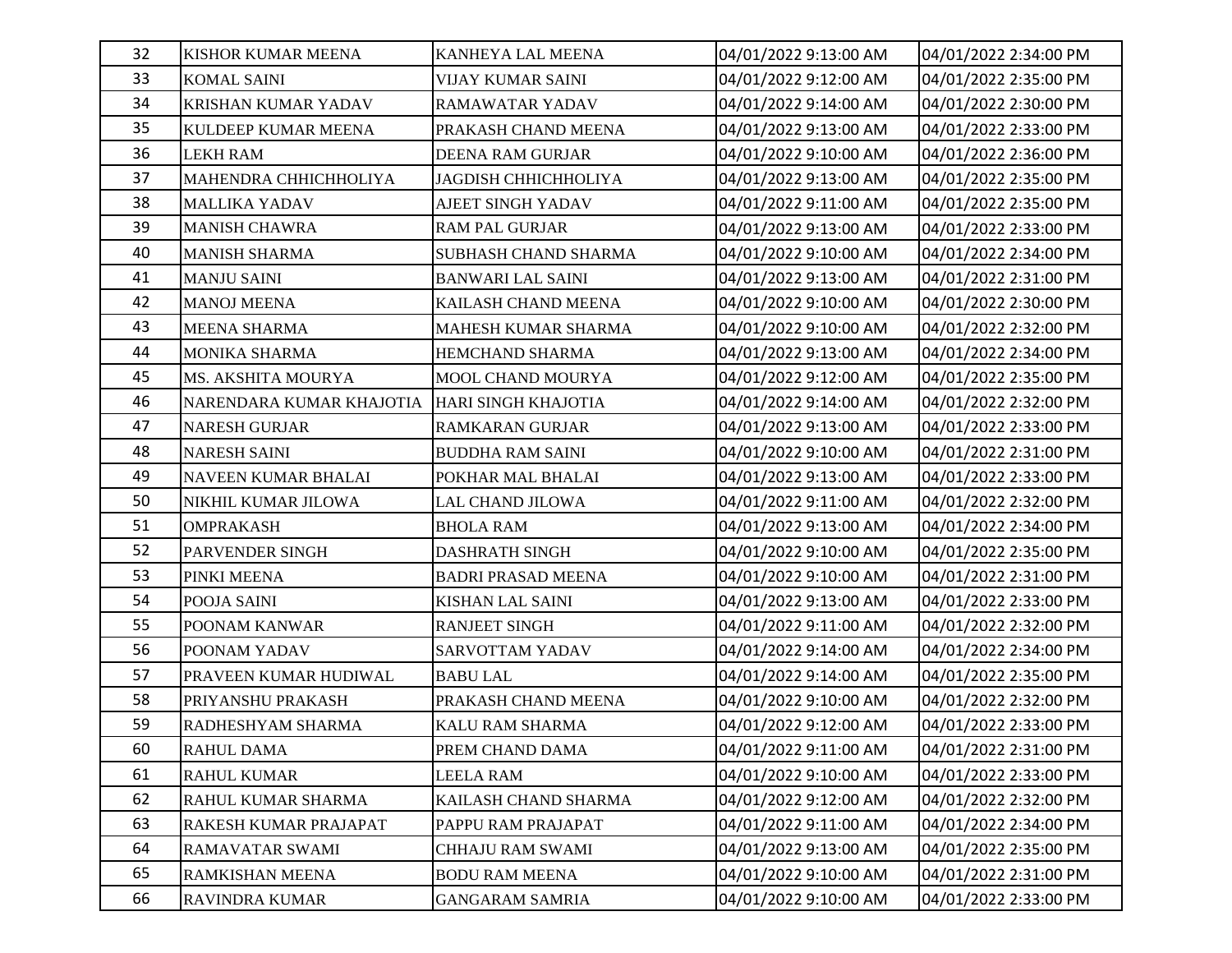| 67  | <b>RAVINDRA KUMAR</b>                       | <b>MOHAN LAL</b>          | 04/01/2022 9:13:00 AM | 04/01/2022 2:36:00 PM |
|-----|---------------------------------------------|---------------------------|-----------------------|-----------------------|
| 68  | <b>REENA KUMARI</b>                         | <b>SAMANDAR SINGH</b>     | 04/01/2022 9:12:00 AM | 04/01/2022 2:35:00 PM |
| 69  | <b>REETA DUNIWAL</b>                        | <b>BABU LAL DUNIWAL</b>   | 04/01/2022 9:14:00 AM | 04/01/2022 2:35:00 PM |
| 70  | REKHA PRAJAPAT                              | PRAKASH CHAND PRAJAPAT    | 04/01/2022 9:13:00 AM | 04/01/2022 2:33:00 PM |
| 71  | <b>REKHA SWAMI</b>                          | <b>SUNDA RAM SWAMI</b>    | 04/01/2022 9:10:00 AM | 04/01/2022 2:34:00 PM |
| 72  | RINKU KUMARI YADAV                          | <b>AJEET SINGH YADAV</b>  | 04/01/2022 9:13:00 AM | 04/01/2022 2:31:00 PM |
| 73  | RITU KUMARI SURELA                          | RAMESHWAR DAYAL SURELA    | 04/01/2022 9:11:00 AM | 04/01/2022 2:30:00 PM |
| 74  | ROHIT KUMAR MEENA                           | SATISH KUMAR MEENA        | 04/01/2022 9:13:00 AM | 04/01/2022 2:32:00 PM |
| 75  | ROOPAL PRAKASH                              | PRAKASH CHAND MEENA       | 04/01/2022 9:10:00 AM | 04/01/2022 2:34:00 PM |
| 76  | <b>SAKSHI MISHRA</b>                        | <b>SHASHI KANT MISHRA</b> | 04/01/2022 9:13:00 AM | 04/01/2022 2:35:00 PM |
| 77  | SANDEEP SHARMA                              | <b>SUWA LAL SHARMA</b>    | 04/01/2022 9:10:00 AM | 04/01/2022 2:30:00 PM |
| 78  | SANGEETA MAHARADA                           | SANTU RAM MAHARADA        | 04/01/2022 9:10:00 AM | 04/01/2022 2:33:00 PM |
| 79  | <b>SANJAY GURJAR</b>                        | <b>JAGDEESH GURJAR</b>    | 04/01/2022 9:13:00 AM | 04/01/2022 2:36:00 PM |
| 80  | <b>SANJAY MEENA</b>                         | <b>JAGDISH MEENA</b>      | 04/01/2022 9:12:00 AM | 04/01/2022 2:35:00 PM |
| 81  | <b>SANTU SWAMI</b>                          | <b>RAMSWAROOP SWAMI</b>   | 04/01/2022 9:14:00 AM | 04/01/2022 2:35:00 PM |
| 82  | SHAILENDRA KUMAR SUTHWAL SUBE SINGH SUTHWAL |                           | 04/01/2022 9:13:00 AM | 04/01/2022 2:33:00 PM |
| 83  | <b>SHAILESH KUMAR YADAV</b>                 | RAMESH CHAND YADAV        | 04/01/2022 9:10:00 AM | 04/01/2022 2:34:00 PM |
| 84  | <b>SHYALU SHARMA</b>                        | <b>GIRIRAJ SHARMA</b>     | 04/01/2022 9:14:00 AM | 04/01/2022 2:36:00 PM |
| 85  | <b>SHYAMA PABBDI</b>                        | MAHENDRA SINGH MEENA      | 04/01/2022 9:14:00 AM | 04/01/2022 2:35:00 PM |
| 86  | <b>SONALI MEENA</b>                         | <b>JAI SINGH MEENA</b>    | 04/01/2022 9:10:00 AM | 04/01/2022 2:35:00 PM |
| 87  | <b>SONU YOJI</b>                            | MUKESH KUMAR YOGI         | 04/01/2022 9:12:00 AM | 04/01/2022 2:33:00 PM |
| 88  | <b>SUBASH SWAMI</b>                         | SHYAMLAL SWAMI            | 04/01/2022 9:11:00 AM | 04/01/2022 2:34:00 PM |
| 89  | <b>SUNDER LAL</b>                           | <b>BANSI RAM</b>          | 04/01/2022 9:10:00 AM | 04/01/2022 2:31:00 PM |
| 90  | <b>SUNIL KUMAR MEENA</b>                    | <b>GIRDHARI LAL MEENA</b> | 04/01/2022 9:12:00 AM | 04/01/2022 2:30:00 PM |
| 91  | <b>SUNIL KUMAR MEENA</b>                    | <b>HAR LAL MEENA</b>      | 04/01/2022 9:11:00 AM | 04/01/2022 2:32:00 PM |
| 92  | <b>SUNIL SAINI</b>                          | <b>MUNNA LAL SAINI</b>    | 04/01/2022 9:13:00 AM | 04/01/2022 2:34:00 PM |
| 93  | <b>SURENDRA MEENA</b>                       | HANUMAN MEENA             | 04/01/2022 9:10:00 AM | 04/01/2022 2:35:00 PM |
| 94  | <b>USHA SWAMI</b>                           | <b>MANOHAR LAL SWAMI</b>  | 04/01/2022 9:10:00 AM | 04/01/2022 2:32:00 PM |
| 95  | VIJAI KUMAR KHOWAL                          | <b>DATA RAM</b>           | 04/01/2022 9:13:00 AM | 04/01/2022 2:33:00 PM |
| 96  | <b>VIKRAM MEENA</b>                         | KALYAN SAHAI MEENA        | 04/01/2022 9:12:00 AM | 04/01/2022 2:31:00 PM |
| 97  | VINOD KUMAWAT                               | HANUMAN KUMAWAT           | 04/01/2022 9:10:00 AM | 04/01/2022 2:33:00 PM |
| 98  | <b>VIPIN DHANKER</b>                        | FATEH SINGH JAT           | 04/01/2022 9:12:00 AM | 04/01/2022 2:32:00 PM |
| 99  | YOGESH KUMAR SWAMI                          | MOOL CHAND SWAMI          | 04/01/2022 9:11:00 AM | 04/01/2022 2:34:00 PM |
| 100 | YOGESH KUMAR YADAV                          | <b>GULJHARI LAL YADAV</b> | 04/01/2022 9:10:00 AM | 04/01/2022 2:36:00 PM |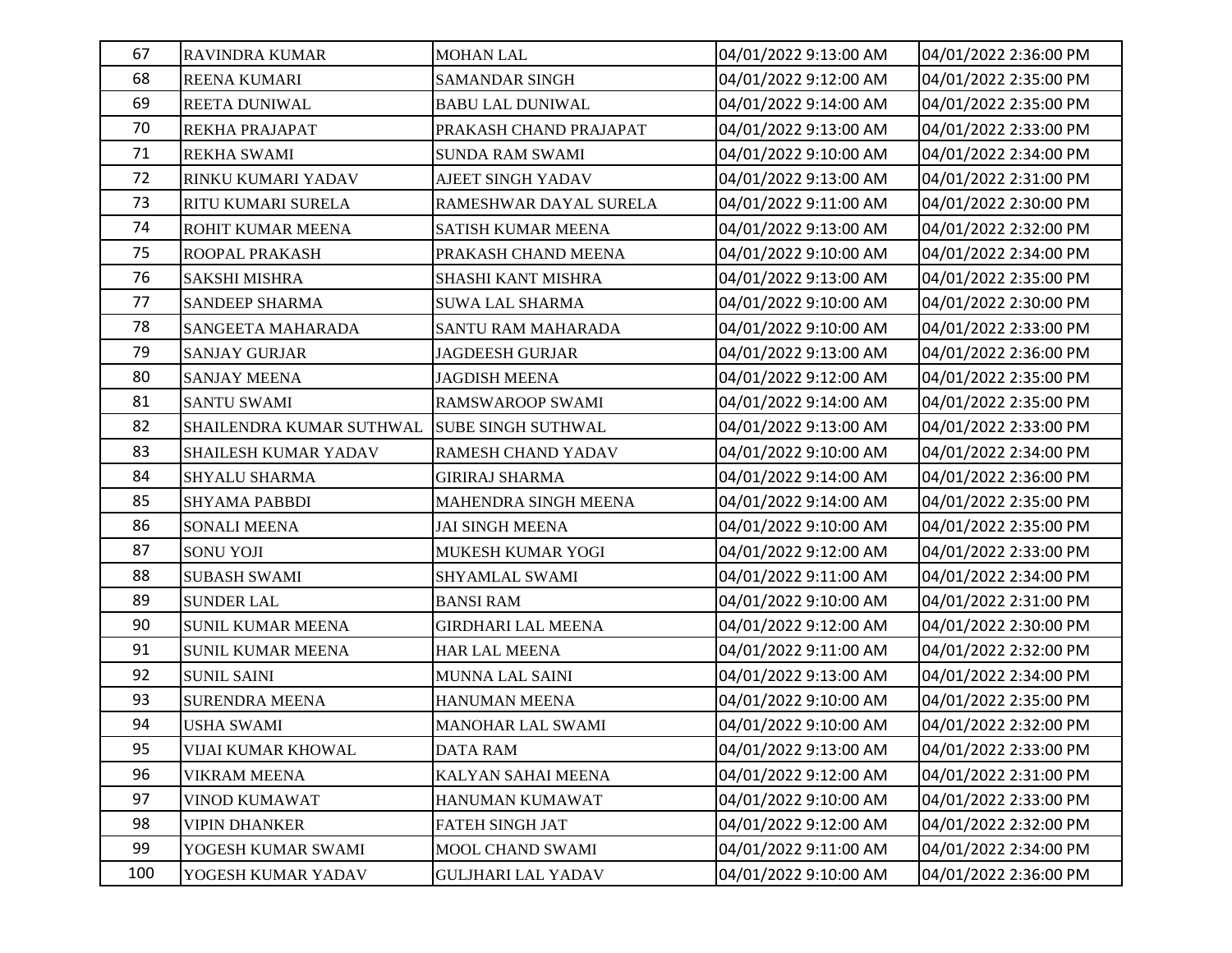## **B.Ed. - IInd Year**

| S.No.            | Name of Candidate            | Father's Name               | In Time               | Out Time              |
|------------------|------------------------------|-----------------------------|-----------------------|-----------------------|
| 1                | <b>ALKA GUPTA</b>            | RAMESH CHAND GUPTA          | 04/01/2022 9:14:00 AM | 04/01/2022 2:34:00 PM |
| $\overline{2}$   | <b>ANESH YADAV</b>           | LEKH RAM YADAV              | 04/01/2022 9:14:00 AM | 04/01/2022 2:35:00 PM |
| $\overline{3}$   | <b>ANIL KUMAR</b>            | <b>ROSHAN LAL</b>           | 04/01/2022 9:10:00 AM | 04/01/2022 2:31:00 PM |
| $\overline{4}$   | <b>ANITA BESARWADIA</b>      | <b>BABU LAL VERMA</b>       | 04/01/2022 9:12:00 AM | 04/01/2022 2:33:00 PM |
| 5                | <b>ANITA GURJAR</b>          | ROHITASHWA GURJAR           | 04/01/2022 9:11:00 AM | 04/01/2022 2:32:00 PM |
| 6                | <b>ANITA YADAV</b>           | <b>DHALLA RAM YADAV</b>     | 04/01/2022 9:13:00 AM | 04/01/2022 2:34:00 PM |
| $\boldsymbol{7}$ | <b>ANJU</b>                  | <b>LAL CHAND</b>            | 04/01/2022 9:10:00 AM | 04/01/2022 2:35:00 PM |
| 8                | <b>ANKITA</b>                | <b>SUBE SINGH</b>           | 04/01/2022 9:10:00 AM | 04/01/2022 2:32:00 PM |
| 9                | <b>ARCHANA SAINI</b>         | <b>UMRAV LAL SAINI</b>      | 04/01/2022 9:13:00 AM | 04/01/2022 2:33:00 PM |
| 10               | <b>ARTI</b>                  | <b>DEEVAN SINGH</b>         | 04/01/2022 9:12:00 AM | 04/01/2022 2:31:00 PM |
| 11               | <b>ARVIND KUMAR</b>          | <b>BABU LAL</b>             | 04/01/2022 9:14:00 AM | 04/01/2022 2:33:00 PM |
| 12               | <b>ASHOK SAINI</b>           | <b>HAJARI LAL SAINI</b>     | 04/01/2022 9:13:00 AM | 04/01/2022 2:32:00 PM |
| 13               | <b>BEENA YADAV</b>           | <b>AMAR SINGH YADAV</b>     | 04/01/2022 9:10:00 AM | 04/01/2022 2:34:00 PM |
| 14               | <b>BHAVANI SINGH SAINI</b>   | <b>HAJARI LAL SAINI</b>     | 04/01/2022 9:13:00 AM | 04/01/2022 2:35:00 PM |
| 15               | <b>BIRJESH KUMAR</b>         | <b>SHYAM LAL</b>            | 04/01/2022 9:11:00 AM | 04/01/2022 2:31:00 PM |
| 16               | DEVENDRA KUMAR SHARMA        | KAMLESH KUMAR SHARMA        | 04/01/2022 9:13:00 AM | 04/01/2022 2:33:00 PM |
| 17               | <b>DEVENDRA SINGH TANWAR</b> | <b>BHANWAR SINGH TANWAR</b> | 04/01/2022 9:10:00 AM | 04/01/2022 2:36:00 PM |
| 18               | <b>DHEERAJ SURELA</b>        | <b>BHAIRU RAM SURELA</b>    | 04/01/2022 9:13:00 AM | 04/01/2022 2:35:00 PM |
| 19               | <b>DIVYA</b>                 | ASHOK KUMAR NAINAWAT        | 04/01/2022 9:10:00 AM | 04/01/2022 2:35:00 PM |
| 20               | <b>EISHU YADAV</b>           | SATENDER KUMAR YADAV        | 04/01/2022 9:10:00 AM | 04/01/2022 2:33:00 PM |
| 21               | <b>HANSA BAI JAT</b>         | <b>SHYORAM JAT</b>          | 04/01/2022 9:13:00 AM | 04/01/2022 2:34:00 PM |
| 22               | <b>JUGVANT JAT</b>           | <b>KALU RAM JAT</b>         | 04/01/2022 9:12:00 AM | 04/01/2022 2:31:00 PM |
| 23               | <b>JYOTI CHAUHAN</b>         | <b>SADHU SINGH</b>          | 04/01/2022 9:14:00 AM | 04/01/2022 2:30:00 PM |
| 24               | <b>KAVITA SAIN</b>           | <b>KISHAN LAL</b>           | 04/01/2022 9:13:00 AM | 04/01/2022 2:32:00 PM |
| 25               | <b>KISHOR SAINI</b>          | <b>BALU RAM SAINI</b>       | 04/01/2022 9:10:00 AM | 04/01/2022 2:34:00 PM |
| 26               | <b>KRISHAN KUMAR</b>         | KANHAIYA LAL                | 04/01/2022 9:13:00 AM | 04/01/2022 2:35:00 PM |
| 27               | <b>KRITI SINGH</b>           | <b>AJIT SINGH</b>           | 04/01/2022 9:11:00 AM | 04/01/2022 2:30:00 PM |
| 28               | <b>KUSUM SHARMA</b>          | KANHEYA LAL SHARMA          | 04/01/2022 9:13:00 AM | 04/01/2022 2:33:00 PM |
| 29               | LAXMAN LAL KATARA            | NARAYAN LAL KATARA          | 04/01/2022 9:10:00 AM | 04/01/2022 2:36:00 PM |
| 30               | LEKHRAJ PANCHAL              | <b>JAGDISH PANCHAL</b>      | 04/01/2022 9:10:00 AM | 04/01/2022 2:35:00 PM |
| 31               | LOKESH KUMAR SAINI           | VIJAY KUMAR SAINI           | 04/01/2022 9:13:00 AM | 04/01/2022 2:35:00 PM |
| 32               | <b>MADAN LAL GURJAR</b>      | <b>RAM LAL GURJAR</b>       | 04/01/2022 9:11:00 AM | 04/01/2022 2:30:00 PM |
| 33               | <b>MADAN SINGH MAIDA</b>     | <b>BALDEV SINGH MAIDA</b>   | 04/01/2022 9:14:00 AM | 04/01/2022 2:31:00 PM |
| 34               | <b>MADHU YADAV</b>           | <b>NARESH KUMAR</b>         | 04/01/2022 9:14:00 AM | 04/01/2022 2:30:00 PM |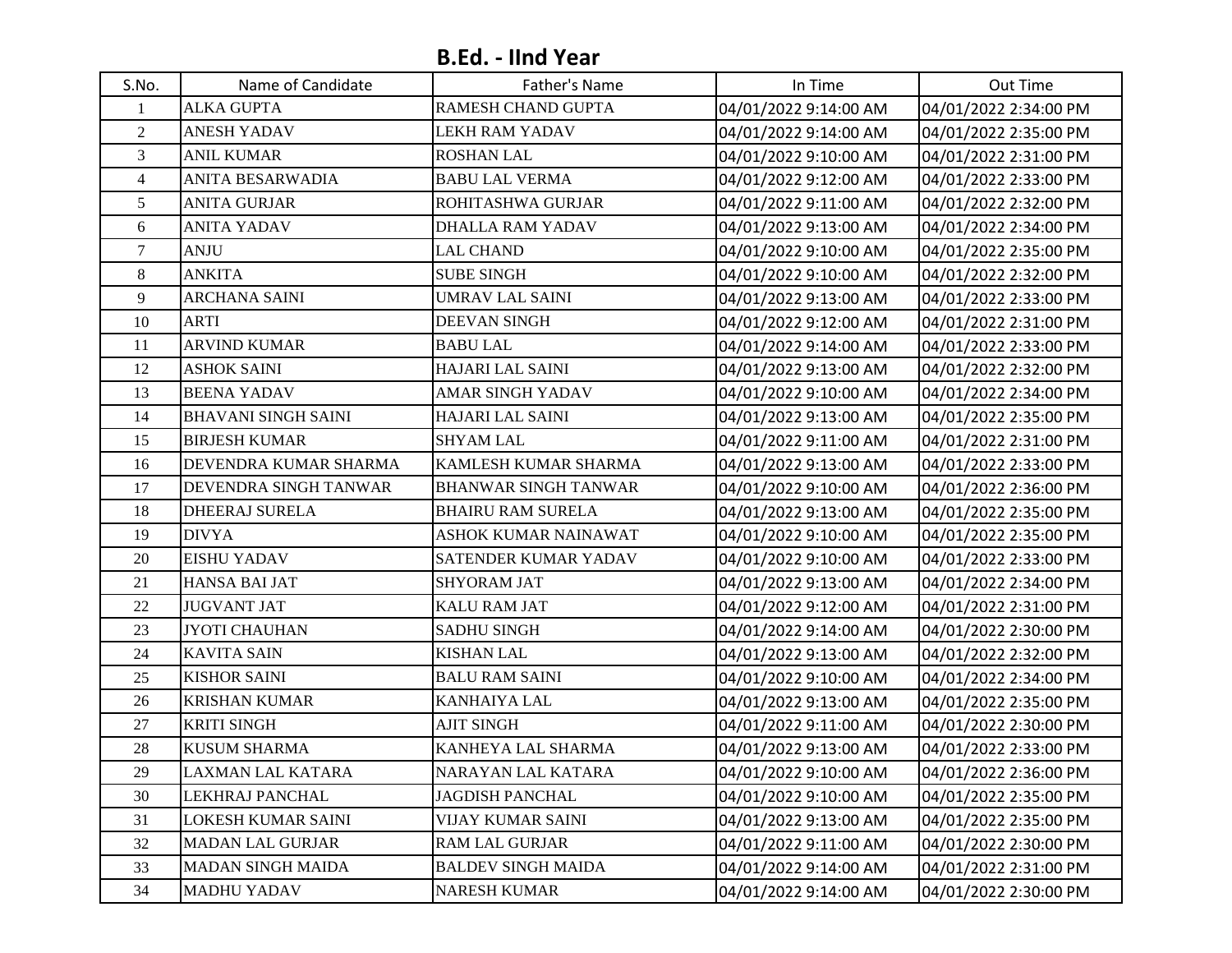| 35 | <b>MAMRAJ</b>             | PEERU RAM RAIGAR          | 04/01/2022 9:10:00 AM | 04/01/2022 2:33:00 PM |
|----|---------------------------|---------------------------|-----------------------|-----------------------|
| 36 | <b>MANJU</b>              | <b>SANWAL RAM</b>         | 04/01/2022 9:13:00 AM | 04/01/2022 2:36:00 PM |
| 37 | <b>MANJU SWAMI</b>        | <b>SHIV CHAND SWAMI</b>   | 04/01/2022 9:11:00 AM | 04/01/2022 2:35:00 PM |
| 38 | <b>MEENA SHARMA</b>       | GHANSHYAM DUTT SHARMA     | 04/01/2022 9:14:00 AM | 04/01/2022 2:35:00 PM |
| 39 | MONIKA KUMARI JANGIR      | <b>SOMDATT KHATI</b>      | 04/01/2022 9:14:00 AM | 04/01/2022 2:33:00 PM |
| 40 | <b>NAMITA TIWARI</b>      | UPENDRA KUMAR TIWARI      | 04/01/2022 9:10:00 AM | 04/01/2022 2:34:00 PM |
| 41 | <b>NARESH KUMAR SAINI</b> | <b>MATADEEN SAINI</b>     | 04/01/2022 9:12:00 AM | 04/01/2022 2:31:00 PM |
| 42 | <b>NASRUDDIN</b>          | <b>ISMAIL KHAN</b>        | 04/01/2022 9:11:00 AM | 04/01/2022 2:30:00 PM |
| 43 | NEERU KUMARI              | <b>SUBODH KUMAR</b>       | 04/01/2022 9:13:00 AM | 04/01/2022 2:32:00 PM |
| 44 | <b>NEETU SAINI</b>        | <b>KISHAN LAL</b>         | 04/01/2022 9:10:00 AM | 04/01/2022 2:34:00 PM |
| 45 | <b>NEETU YOGI</b>         | <b>ASHOK KUMAR YOGI</b>   | 04/01/2022 9:10:00 AM | 04/01/2022 2:35:00 PM |
| 46 | PANKAJ KUMAR RANGERA      | SUNIL DUTT RANGERA        | 04/01/2022 9:13:00 AM | 04/01/2022 2:32:00 PM |
| 47 | PARITA CHOUDHARY          | SARJEET CHOUDHARY         | 04/01/2022 9:12:00 AM | 04/01/2022 2:33:00 PM |
| 48 | <b>PAWAN KUMAR SHER</b>   | <b>BHAIRU RAM</b>         | 04/01/2022 9:14:00 AM | 04/01/2022 2:31:00 PM |
| 49 | PRADEEP KUMAR DAHIYA      | SHRIRAM DAHIYA            | 04/01/2022 9:13:00 AM | 04/01/2022 2:33:00 PM |
| 50 | PRAKASH CHAND SAINI       | <b>MANNA LAL SAINI</b>    | 04/01/2022 9:10:00 AM | 04/01/2022 2:32:00 PM |
| 51 | PRAVEEN BANDWALA          | RAMESH CHAND SHARMA       | 04/01/2022 9:13:00 AM | 04/01/2022 2:34:00 PM |
| 52 | PREM PRAKASH POSWAL       | <b>SAMAY SINGH POSWAL</b> | 04/01/2022 9:11:00 AM | 04/01/2022 2:35:00 PM |
| 53 | PRIYANKA SAINI            | <b>ASHOK KUMAR</b>        | 04/01/2022 9:13:00 AM | 04/01/2022 2:31:00 PM |
| 54 | PRIYANSI MEENA            | <b>MANPHOOL MEENA</b>     | 04/01/2022 9:10:00 AM | 04/01/2022 2:33:00 PM |
| 55 | RAHUL CHAWLA              | KHAIRATI CHAWLA           | 04/01/2022 9:10:00 AM | 04/01/2022 2:36:00 PM |
| 56 | RAHUL SHARMA              | DEVENDRA KUMAR SHARMA     | 04/01/2022 9:13:00 AM | 04/01/2022 2:35:00 PM |
| 57 | <b>RAJANI SHARMA</b>      | MURLIDHAR SHARMA          | 04/01/2022 9:11:00 AM | 04/01/2022 2:35:00 PM |
| 58 | RAJENDRA PRASAD JAT       | <b>RAM PRATAP JAT</b>     | 04/01/2022 9:14:00 AM | 04/01/2022 2:33:00 PM |
| 59 | RAJESH KUMAR NAINAWAT     | HANS RAJ NAINAWAT         | 04/01/2022 9:14:00 AM | 04/01/2022 2:33:00 PM |
| 60 | <b>RAJNESH SAINI</b>      | HANUMAN PRASAD SAINI      | 04/01/2022 9:10:00 AM | 04/01/2022 2:31:00 PM |
| 61 | RAKESH KUMAR MEENA        | <b>SHANKAR LAL MEENA</b>  | 04/01/2022 9:12:00 AM | 04/01/2022 2:33:00 PM |
| 62 | <b>RAMAVTAR MEENA</b>     | PREM CHAND MEENA          | 04/01/2022 9:10:00 AM | 04/01/2022 2:32:00 PM |
| 63 | <b>RAMBEER GURJAR</b>     | <b>GURU DAYAL GURJAR</b>  | 04/01/2022 9:10:00 AM | 04/01/2022 2:34:00 PM |
| 64 | RAMESH PRAJAPAT           | <b>SURESH CHAND</b>       | 04/01/2022 9:13:00 AM | 04/01/2022 2:35:00 PM |
| 65 | <b>REKHA KUMARI</b>       | PURAM CHAND               | 04/01/2022 9:12:00 AM | 04/01/2022 2:31:00 PM |
| 66 | <b>RESHAM SAINI</b>       | <b>JAG RAM SAINI</b>      | 04/01/2022 9:14:00 AM | 04/01/2022 2:33:00 PM |
| 67 | <b>RINKU SAINI</b>        | YADRAM SAINI              | 04/01/2022 9:13:00 AM | 04/01/2022 2:36:00 PM |
| 68 | SANDEEP KUMAR CHOUDHARY   | <b>BABU LAL CHOUDHARY</b> | 04/01/2022 9:10:00 AM | 04/01/2022 2:35:00 PM |
| 69 | SANDEEP KUMAR SAINI       | <b>SURESH CHAND</b>       | 04/01/2022 9:14:00 AM | 04/01/2022 2:35:00 PM |
| 70 | <b>SANJAY BALAI</b>       | CHEETARMAL BALAI          | 04/01/2022 9:14:00 AM | 04/01/2022 2:33:00 PM |
| 71 | <b>SANJAY KUMAR</b>       | <b>RAMAUTAR</b>           | 04/01/2022 9:10:00 AM | 04/01/2022 2:34:00 PM |